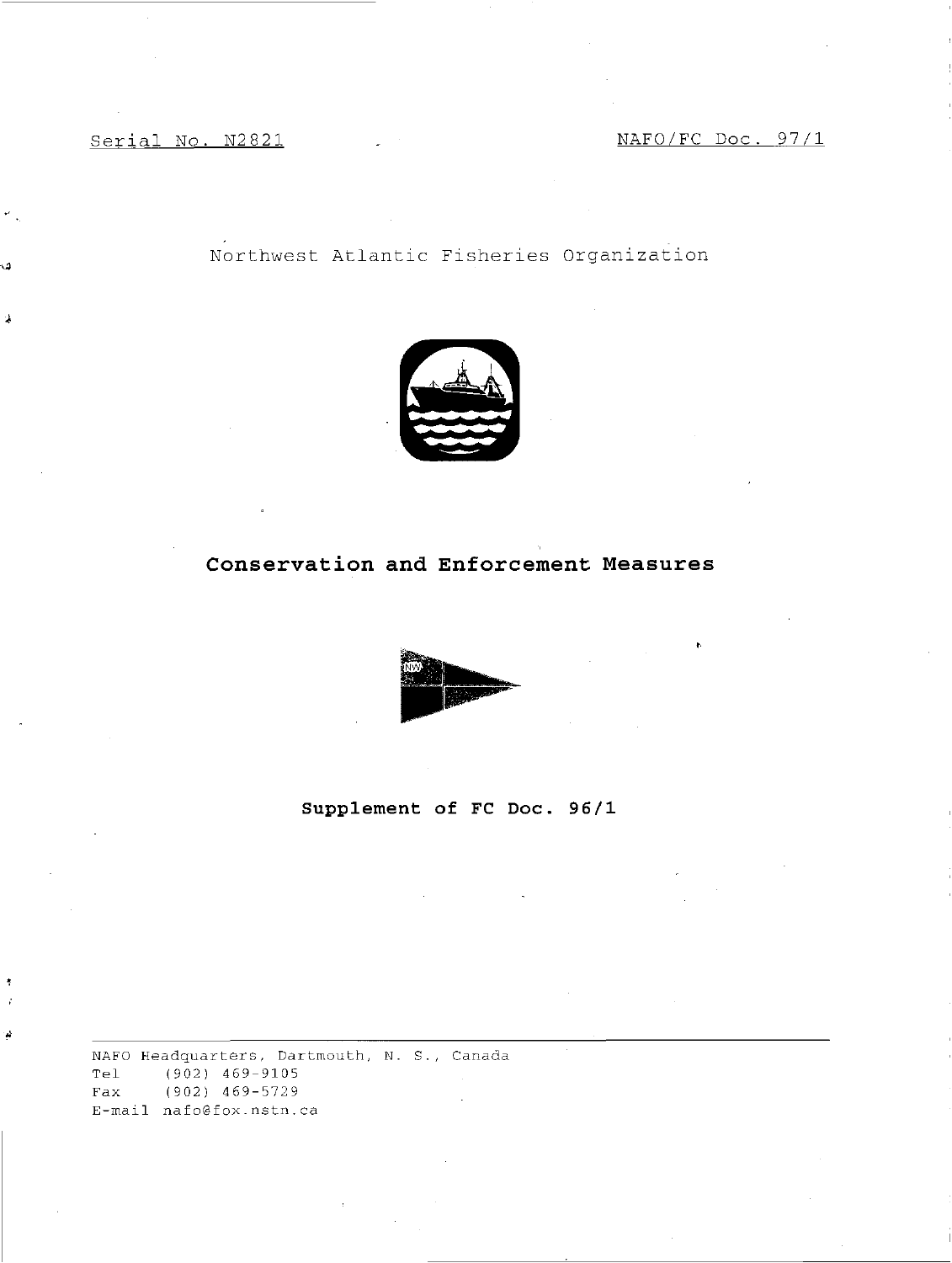$\label{eq:2.1} \mathcal{L}(\mathcal{L}^{\text{max}}_{\mathcal{L}}(\mathcal{L}^{\text{max}}_{\mathcal{L}})) \leq \mathcal{L}(\mathcal{L}^{\text{max}}_{\mathcal{L}}(\mathcal{L}^{\text{max}}_{\mathcal{L}}))$ 

 $\ddot{\cdot}$ k,

 $\mathcal{L}(\mathcal{L}(\mathcal{L}))$  and  $\mathcal{L}(\mathcal{L}(\mathcal{L}))$  . The contribution of  $\mathcal{L}(\mathcal{L})$ 

 $\label{eq:2.1} \frac{1}{\sqrt{2}}\int_{\mathbb{R}^3}\frac{1}{\sqrt{2}}\left(\frac{1}{\sqrt{2}}\right)^2\frac{1}{\sqrt{2}}\left(\frac{1}{\sqrt{2}}\right)^2\frac{1}{\sqrt{2}}\left(\frac{1}{\sqrt{2}}\right)^2.$ 

 $\label{eq:2} \frac{1}{2} \int_{0}^{2\pi} \frac{1}{\sqrt{2\pi}} \, \frac{d\omega}{2\pi} \, \frac{d\omega}{2\pi} \, \frac{d\omega}{2\pi} \, \frac{d\omega}{2\pi} \, \frac{d\omega}{2\pi} \, \frac{d\omega}{2\pi} \, \frac{d\omega}{2\pi} \, \frac{d\omega}{2\pi} \, \frac{d\omega}{2\pi} \, \frac{d\omega}{2\pi} \, \frac{d\omega}{2\pi} \, \frac{d\omega}{2\pi} \, \frac{d\omega}{2\pi} \, \frac{d\omega}{2\pi} \,$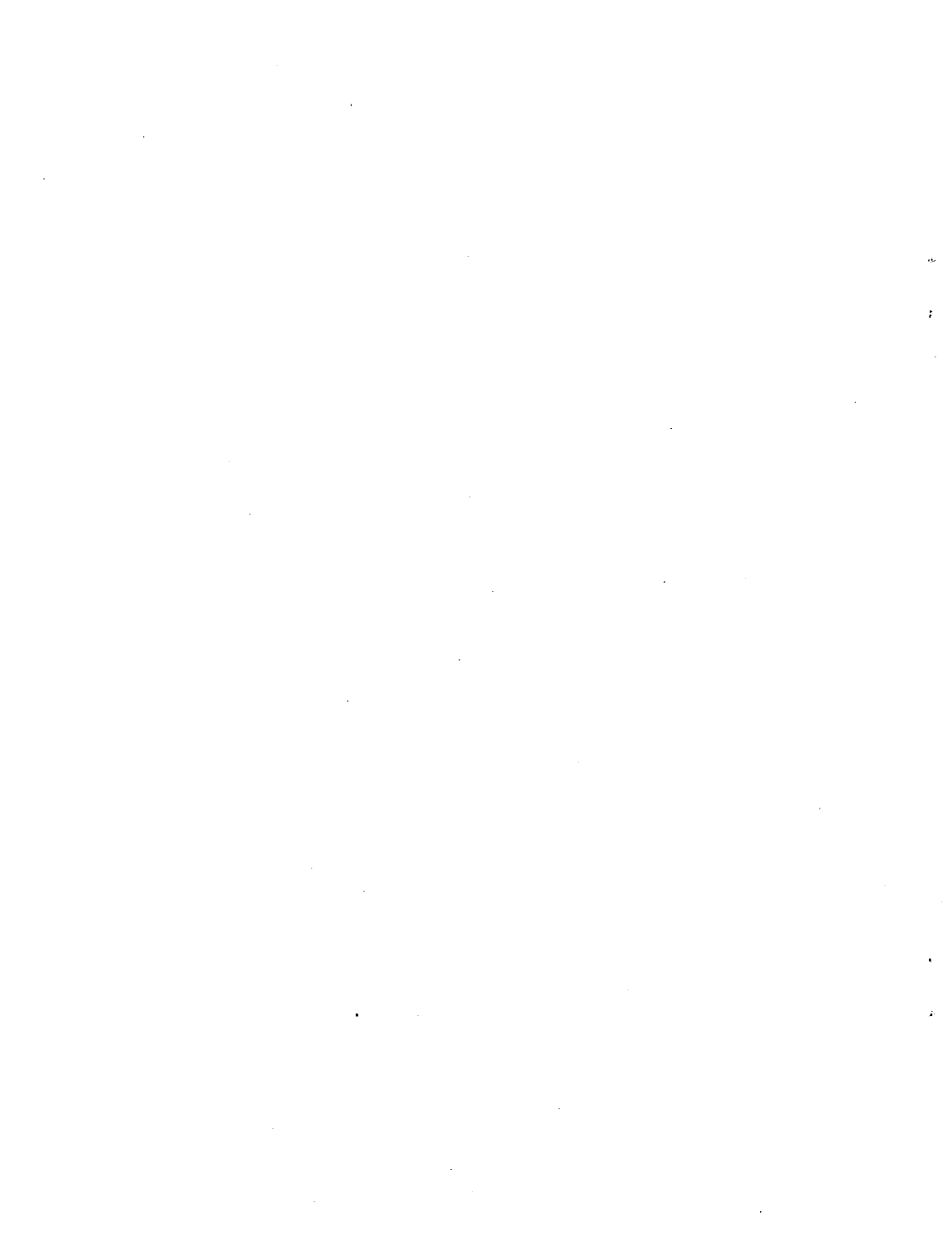# <sup>9</sup>Introduction

This publication of the NAFO Conservation and Enforcement Measures supplements the basic FC Doc. 96/1 and compiles all new/amended measures adopted by the Fisheries Commission during the 18th Annual Meeting, September 1996 (GF/96-172, 27 Sep 96). The following measures were modified:

Part I.A - Management, item 4, 2J3KL Cod - new item Part I.E - 3L Cod - year amended to 1997 Part I.F - 3M Shrimp - year and conditions amended Part I.0 - 3LN0 Shrimp - year amended to 1997 Part I.H - 3LN Redfish fishery - new item Part III - Annex I - Hail system message format - new requirement, "target species" Part V - Schedule I - Quota Table, 1997 Part VI - Pilot Project for Observers and Satellite Tracking - amendments to para 3(b) and 7

Special Note: The basic document of the NAFO Conservation and Enforcement Measures during 1997 will be FC Doc. 96/1, which will be supplemented and amended by the measures as explained above.

 $\mathbf{1}$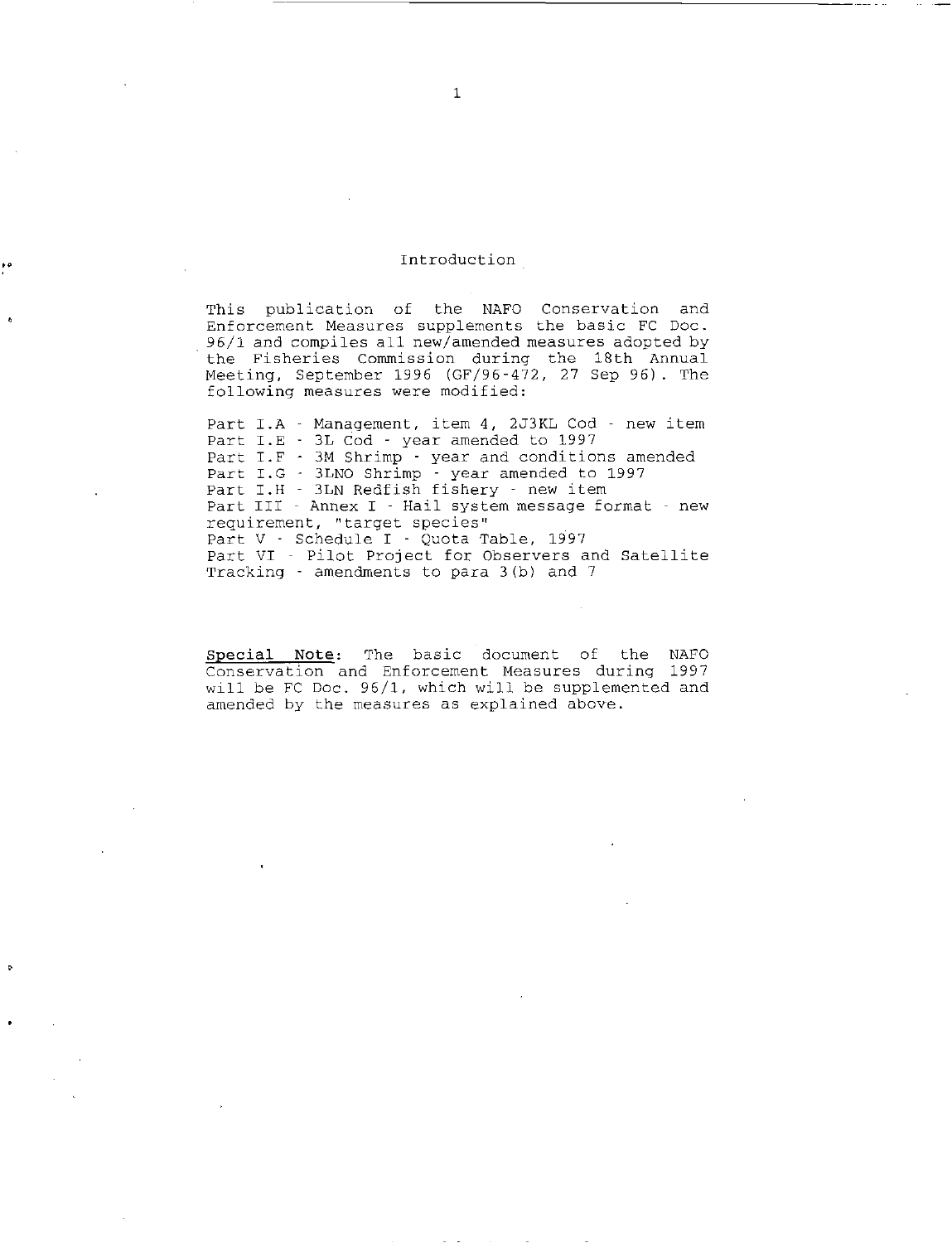The Convention Area to which the Convention on Future Multilateral Cooperation in the Northwest Atlantic applies

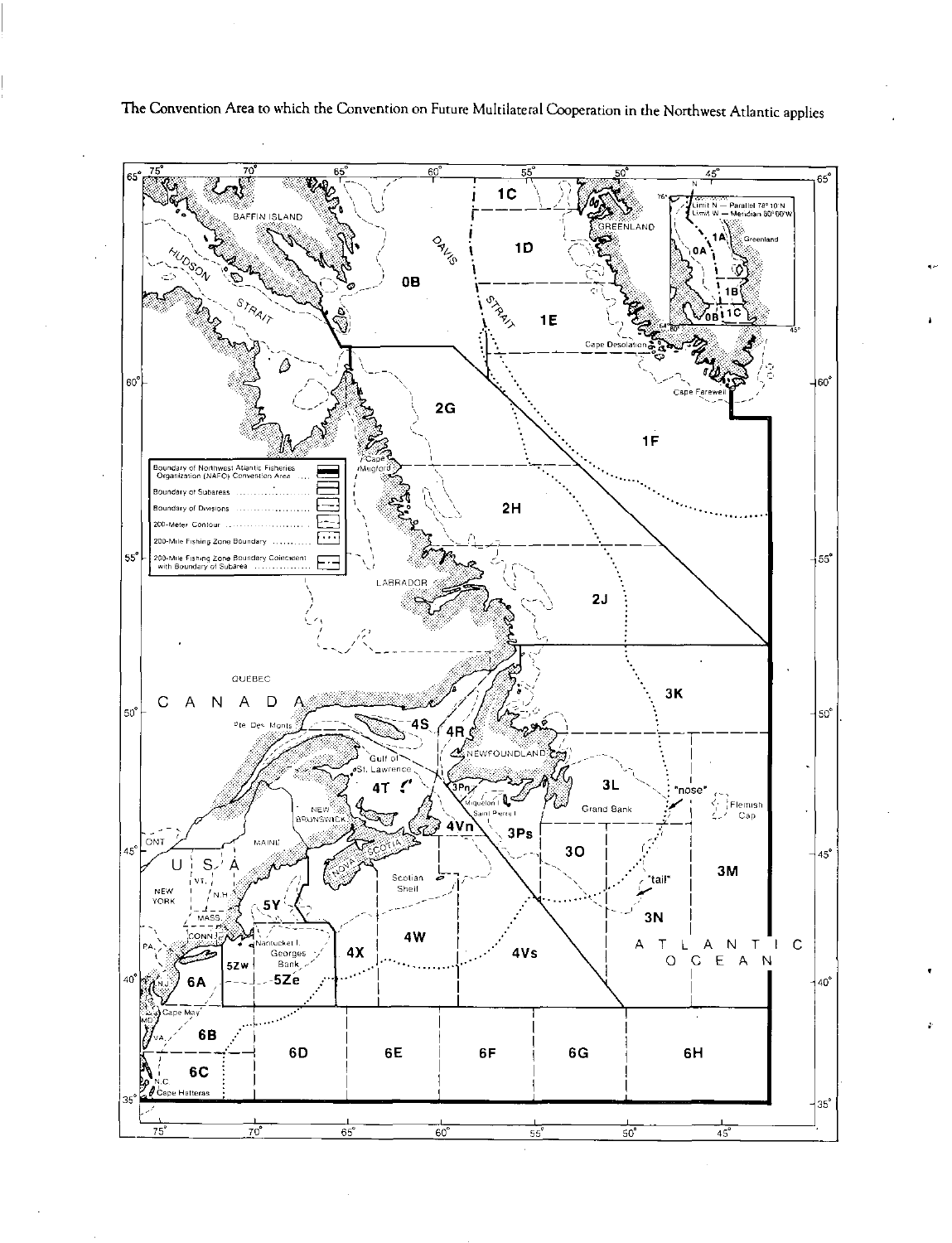# Table of Contents

| Introduction      | والوالد والمناور والمناور والمناور والمناور والمناور والمناور والمناور والمناور والمناور                                      | 1               |
|-------------------|-------------------------------------------------------------------------------------------------------------------------------|-----------------|
|                   |                                                                                                                               | $\mathbf{2}$    |
| PART I.           | MANAGEMENT                                                                                                                    |                 |
|                   | E. Other Measures-No directed fishery for Cod in Div. 3L                                                                      | $\overline{a}$  |
|                   | in the Regulatory Area $\ldots$                                                                                               | 4               |
|                   | F. Other Measures-Management measures for Shrimp in Div. 3M<br>G. Other Measures Management measures for Shrimp in Div. 3LNO. | 5.<br>6.        |
|                   | H. Other Measures-90 mm Minimum Mesh Size for Redfish Fishery .                                                               | 6               |
|                   | PART III. VESSEL REQUIREMENTS<br>Annex 1 · Hail System Message Format                                                         | 6               |
| PART V. SCHEDULES |                                                                                                                               |                 |
|                   | Schedule I - Appendix II - Quota Table for 1997                                                                               | 9               |
| PART VI.          | PILOT PROJECT FOR OBSERVERS AND SATELLITE TRACKING                                                                            | 10 <sup>°</sup> |

×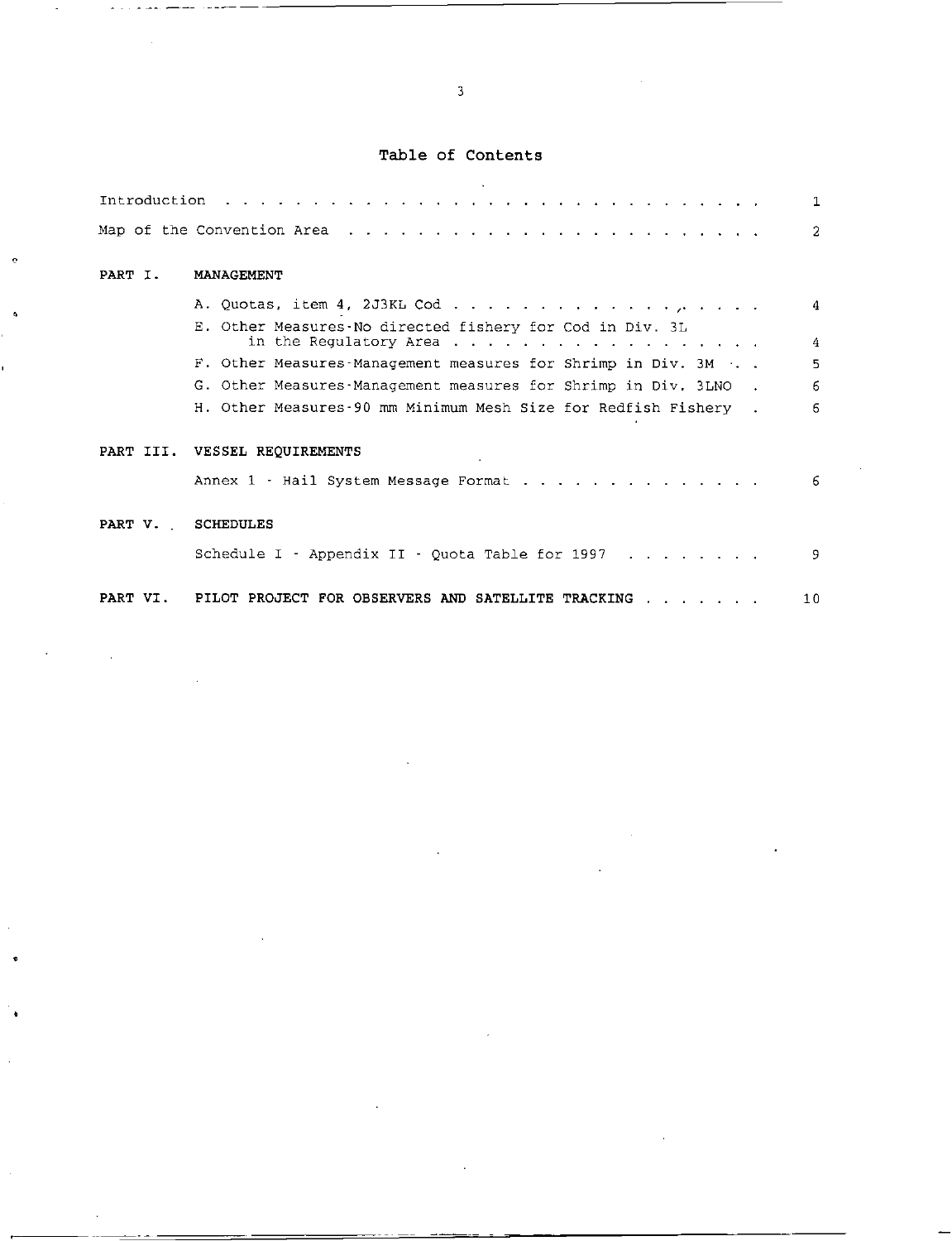#### PART I - MANAGEMENT

### A. Quotas

# 4. 2J3KL Cod

When a decision is taken to allow the resumption of fishing for 2J3KL Cod in the NAFO Regulatory Area:

- (a) The Fisheries Commission shall obtain annually the decision of Canada on the limit it has established for catches by Canadian fishermen for this stock which takes into account the assessment of this stock by the NAFO Scientific Council; this limit shall be 95% of the TAC for this stock;
- (b) The Fisheries Commission shall establish a catch limit for this stock in the NAFO Regulatory Area that shall apply to the other NAFO members; this limit shall be 5% of the TAC for this stock;
- (c) The total of the catch limits set in accordance with paragraphs A and B above shall constitute the TAC for 2J3KL cod;
- (d) The distribution key that shall apply for the 5% figure when the fishery in the NAFO Regulatory Area is resumed shall be as follows:

 $E$ U 65.4% Other NAFO Contracting Parties 34.6%

- (e) These measures shall apply until 31 December 2005.
- (f) These measures shall not serve as a precedent in future years for the fixation of catch limits or the criteria for quota distribution of stocks of other species.

(Old item 4, Incidental Catch Limits, becomes item 5.)

E. Other Measures - No Directed Fishery for Cod in Div. 3L in the Regulatory Area

Noting differences that have been expressed on the subject of 2J3KL cod by Contracting Parties,

Noting the need to avoid prejudice to the legal position of any Contracting Party on this subject,

Noting the current moratorium that is being applied by Canada to the fishing of this stock,

Noting the available scientific advice, directed fisheries for this cod in Division 3L in the Regulatory Area shall not be permitted in 1997.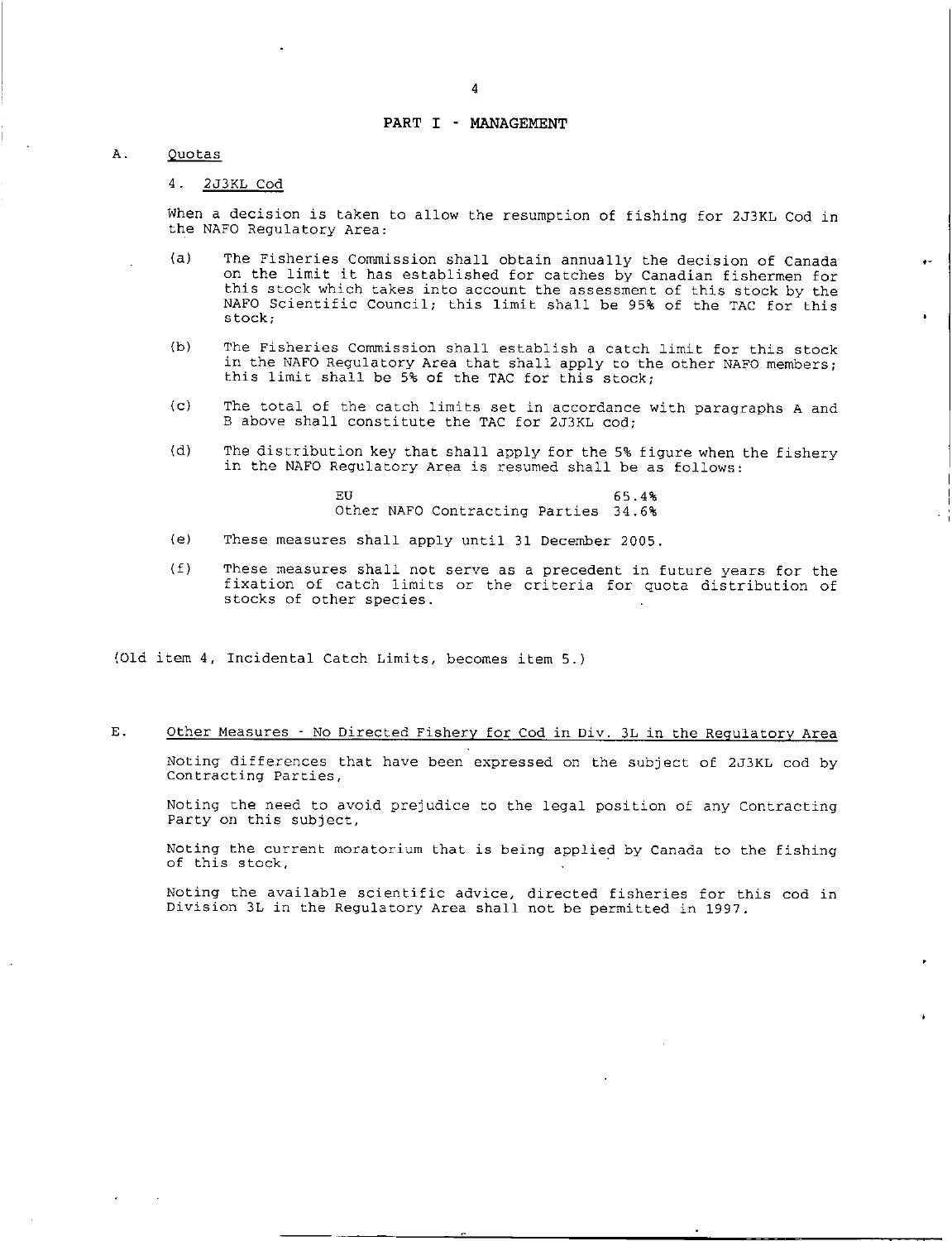# F. Other Measures - Management Measures for Shrimp in Div. 3M

1. Vessels fishing for shrimps in Division 3M in 1997 shall use nets with a minimum mesh size of 40 mm.

5

- 2. Vessels fishing for shrimp in Division 3M in 1997 shall use sorting grids or grates maximum spacing between the bars of 22 mm.
- 3. In the event that total by-catches of all regulated groundfish species in any haul exceed 5 percent by weight, vessel shall immediately change fishing area (minimum of 5 nautical miles) in order to seek to avoid further by-catches of regulated groundfish.
- 4. Each Contracting Party shall limit in 1997 the number of vessels fishing for shrimp in Div. 3M to the number that have participated in this fishery in the period from 1 January 1993 to 31 August 1995.
	- Each Contracting Party shall, in 1997, limit the number of fishing days by its vessels fishing for shrimp in Div. 3M to 90% of the maximum number of fishing days observed for their vessels in one of the years 1993,. 1994 or 1995 (until 31 August 1995). However, for Contracting Parties with a track record, a minimum level of 400 fishing days is permitted.

Contracting-Parties with no track record in the shrimp fishery may, in 1997, fish for shrimp with one vessel in 100 fishing days, and Contracting Parties with a smaller track record may in 1997 fish an equal number of days.

Each Contracting Party shall communicate the number of fishing days to the Executive Secretary before 1 November 1996 that are available to that Contracting Party for 1997. The number of days shall be counted from the hail reports of vessels fishing for shrimp in Div. 3M and shall include the days of entry and exit from the Regulatory Area. In the case where vessels fishing for shrimp and other species on the same trip the number of days shall be counted from the day the vessel entered the shrimp fishery 'to the day the vessel ceased that fishery.

The Executive Secretary shall scrutinize the communications from the Contracting Parties, work with the relevant Contracting Parties if discrepancies are revealed, and by 1 December 1996 notify the number of vessels and fishing days applicable to all Contracting Parties.

#### Objections recorded by the NAFO Secretariat:

Iceland is not bound by provisions I.F.4 pursuant to its objection (GF/96-615 of 31 Dec 96)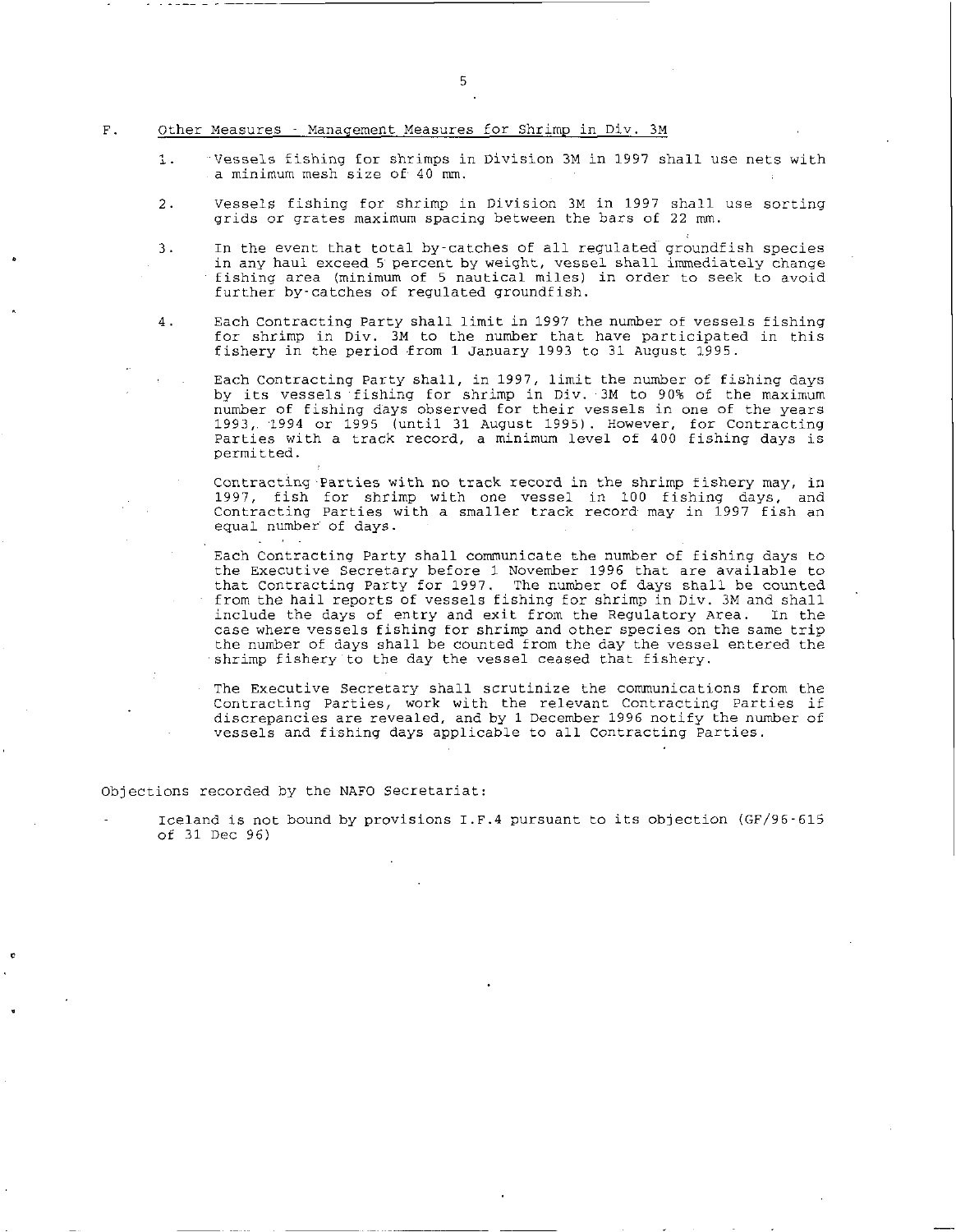## G. Other Measures - Management Measures for Shrimp in Div. 3LNO

All Contracting Parties shall ensure that their vessels shall not conduct a directed fishery for shrimp in Divisions 3LNO in 1997.

#### H. Other Measures - 90 mm Minimum Mesh *Size for* Redfish Fishery

A 90 mm minimum mesh size for mid-water trawls only be permitted in the Redfish fishery in 1997 in Divisions 3LN on an experimental basis provided that the following additional Conservation and Enforcement Measures apply:

1. A by-catch protocol as follows:

If the bycatch for each individual vessel of• species under moratoria or species where there is no national allocation exceeds the prescribed levels in the Conservation and Enforcement Measures, determined in a period of a single day, then this particular vessel must immediately convert from 90 mm mesh to 130 mm. Vessel masters will be instructed in• this regard by NAFO inspectors.

This vessel will be required to maintain fishing operations with 130 mm mesh for 10 consecutive days before test fishing with 90 mm fishing gear is permitted. If test fishing indicates that the bycatch levels are within those prescribed this vessel will be permitted to immediately commence fishing with 90 mm gear. If test fishing results continue to indicate excessive bycatch levels the vessel must fish with 130 mm gear for an additional 10 days.

- 2. Contracting Parties must provide *on* a timely *basis* data on the entire project, including the bycatch statistics.
- 3. The project will not continue after 1997 unless all information collected during this project, as well as the bycatch protocol, is reviewed by both STACTIC and the Scientific Council at the 1997 annual *meeting* and the Fisheries Commission extends the project.
- NOTE: The pilot project for 100% observer coverage currently in effect makes this type of project possible for 1997.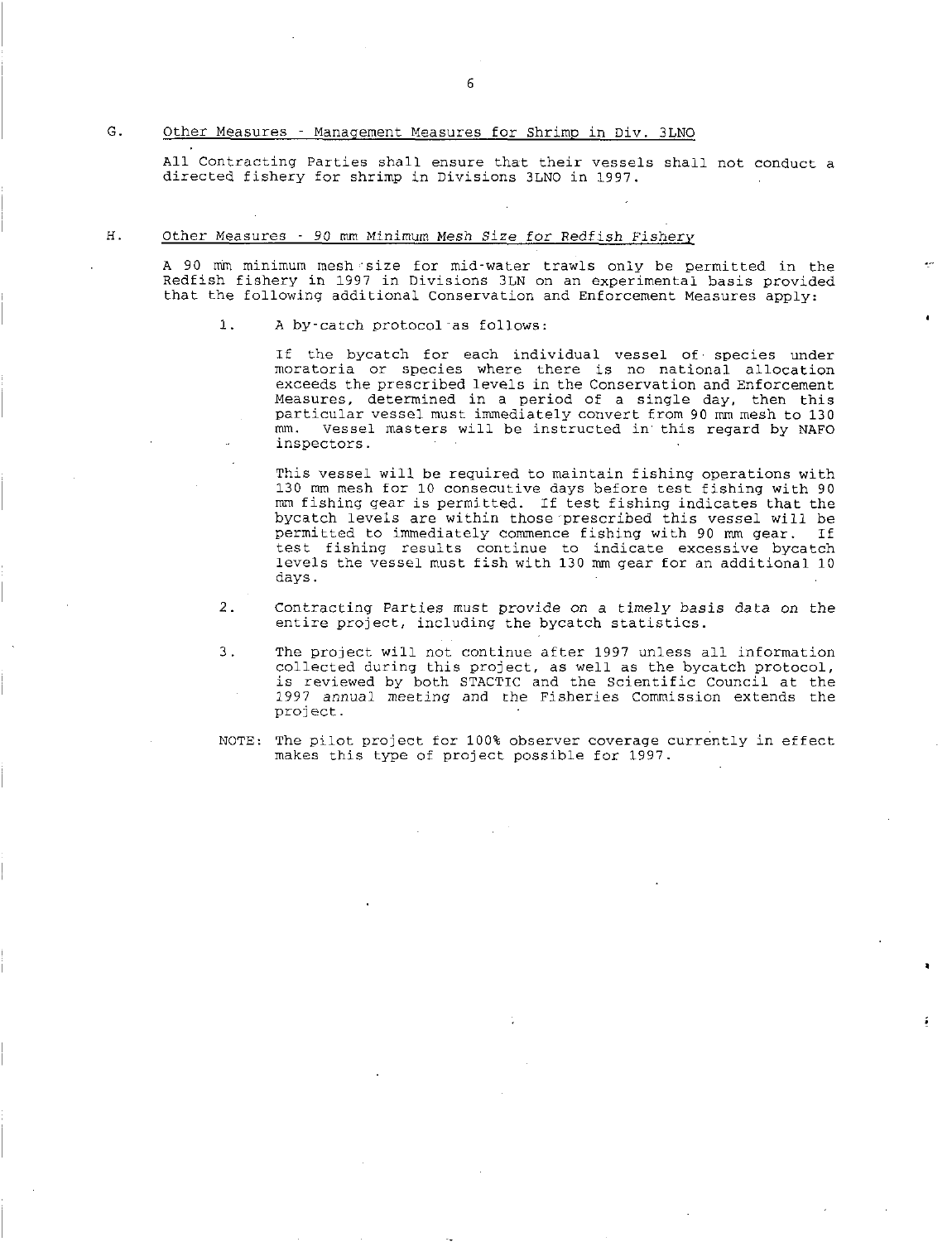#### **Part III - Annex I, - Hail System Message Format**

- $1$  . The communications described below shall be entitled "NAFO REPORT". The information to be transmitted, which shall be presented in the form specified, is as follows:
- Each entry of the vessel into the Regulatory Area. This report shall be made  $1.1$ at least **six hours** in advance of the vessel's entry and shall contain the following particulars in the following order:
	- A. Name of vessel,<br>B. Call sign,
	-

ø

7

----

- B. Call sign,<br>C. External i External identification letters and numbers,
- D. The date, the time and geographical position,
- E. Indication of the message code: "ENTRY",
- F. The NAFO division into which the vessel is about to enter,
- G. The total round weight of fish by species (3 alpha codes) on board in kilograms rounded to the nearest 100 kilograms,
- H. The name of the master,
- I. Target species.
- 1.2 Each movement from one NAFO division to another NAFO division except when moving between divisions 3L and 3N, and 3N and 30 under the conditions provided for in 1.3 below, and each movement from the delimited zone of 10 miles either side of the lines separating divisions 3L and 3N and 3N and 30 when the conditions set out in 1.3 no longer apply. These reports shall be made prior to the vessel's entry into a NAFO division and shall contain the following particulars in the following order:
	- A. Name of vessel,<br>B. Call sign.
	-
	- B. Call sign,<br>C. External i C. External identification letters and numbers,<br>D. The date, the time and geographical position
	- D. The date, the time and geographical position,<br>E. Indication of the message code: "MOVE".
	- E. Indication of the message code: "MOVE",<br>F. The NAFO division into which the vessel
	- F. The NAFO division into which the vessel is about to enter,<br>G. The name of the master.
	- G. The name of the master,<br>H. Target species.
	- Target species.
- 1.3 Vessels conducting trans-zonal fishery between NAFO divisions 31 and 3N or between divisions 3N and 30 which cross the line separating these divisions more than once during a period of **24 consecutive hours,** and provided that they remain within the delimited zone (of **10 miles** either side of the line between the divisions) shall report when first crossing the line between the divisions and at intervals not exceeding **24 hours** thereafter (while remaining in the delimited zone), the following particulars in the following order:
	- A. Name of vessel,<br>B. Call sign.
	- B. Call sign,<br>C. External i
	-
	- C. External identification letters and numbers,<br>D. The date, the time and geographical position D. The date, the time and geographical position,<br>E. Thdication of the message code: "ZONE",
	- E. Indication of the message code: "ZONE",<br>F. The name of the master,
	- F. The name of the master,<br>G. Target species.
	- Target species.
- 1.4 Each exit from the Regulatory Area. These reports shall be made at least **six (6) hours** in advance of the vessel's exit from the Regulatory Area and shall contain the following particulars in the following order:
	- A. Name of vessel,<br>B. Call sign,
	-
	- B. Call sign,<br>C. External i C. External identification letters and numbers,<br>D. The date, the time and geographical position
	- D. The date, the time and geographical position,
	- E. Indication of the message code: "EXIT",
	-
	- F. The NAFO division from which the vessel is about to leave,<br>G. The catch in round weight taken in the Regulatory Area by The catch in round weight taken in the Regulatory Area by species (3 alpha codes) in kilograms (rounded to the nearest 100 kilograms).
	- H. The name of the master.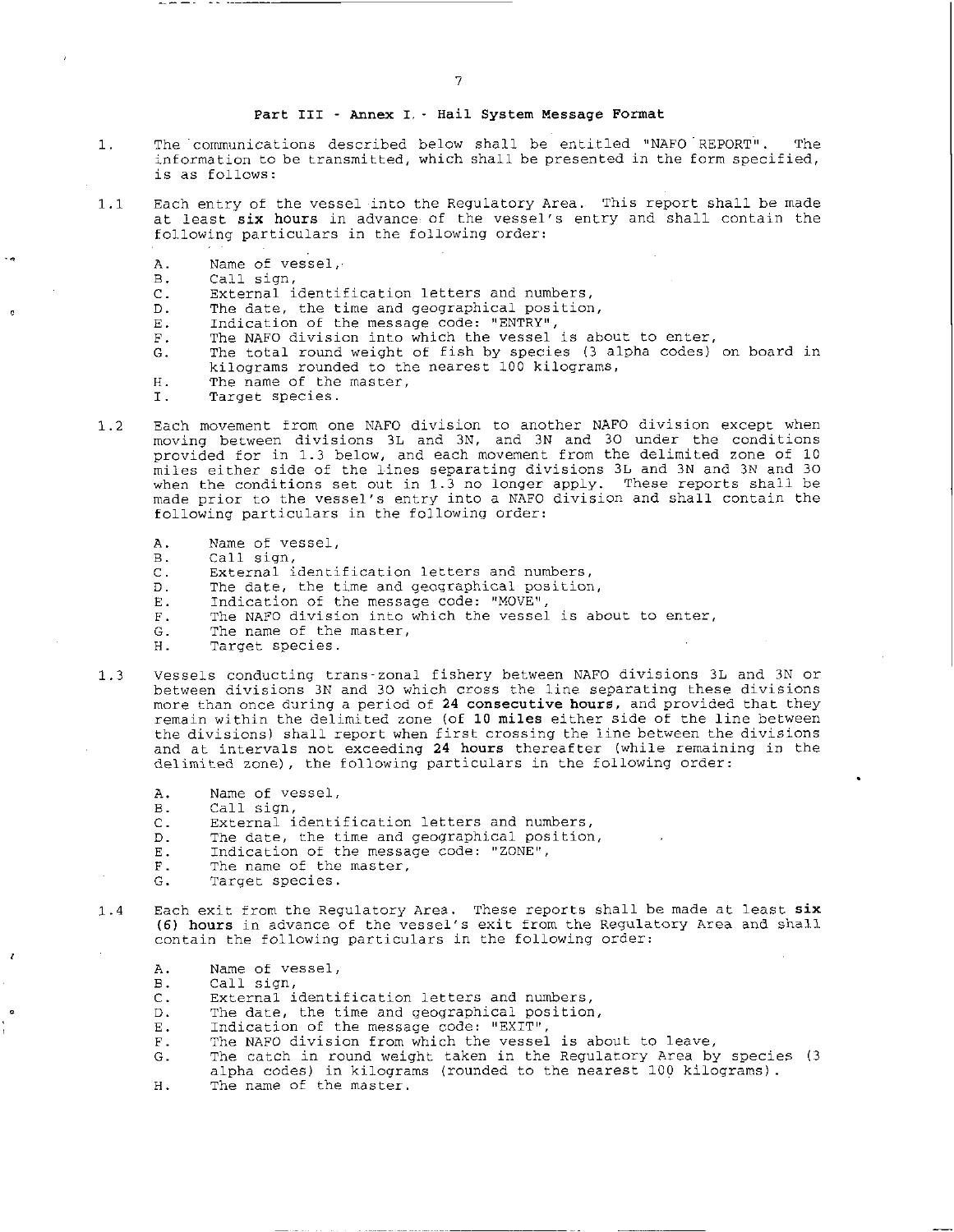- 1.5 Transhipment in the Regulatory Area. This report shall be made at least twenty-four hours in advance and shall contain the following particulars in the following order:
	- A. Name of vessel,<br>B. Call sign,
	- B. Call sign,<br>C. External ion
	- C. External identification letters and numbers,<br>D. The date, the time and geographical position
	- D. The date, the time and geographical position,
	- E. Indication of the message code: "TRANSFER",
	- F. The total round weight by species (3 alpha code) to be transhipped in kilograms (rounded to the nearest 100 *kilograms),*
	- G. The name of the master.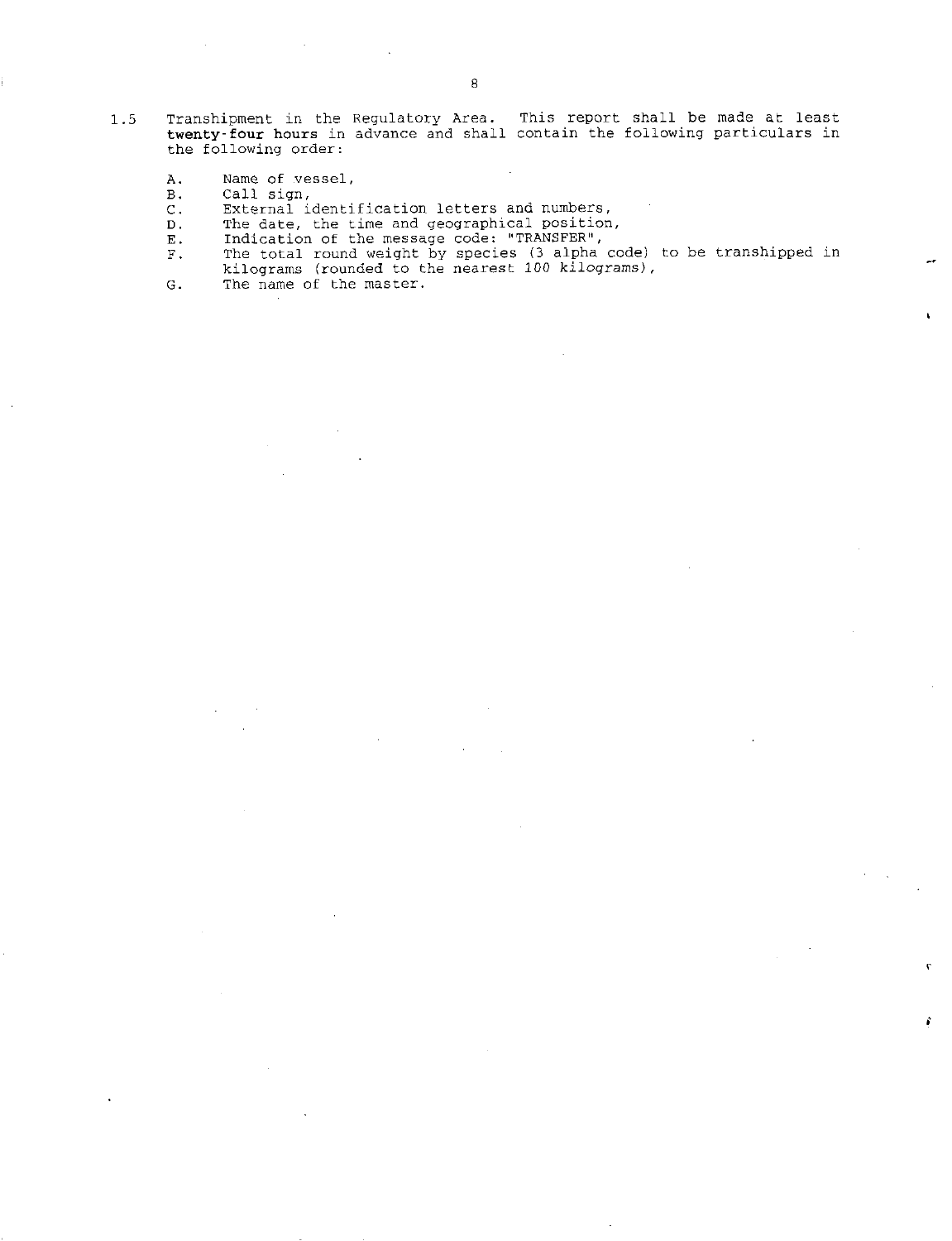| and continued to the con-<br>j<br>$\sim$<br>an diran Ibu un'<br>Į                                                                                                                                                                                                                   |             |
|-------------------------------------------------------------------------------------------------------------------------------------------------------------------------------------------------------------------------------------------------------------------------------------|-------------|
| $\ddotsc$ and $\ddotsc$<br>$\sim$ $\sim$ $\sim$ $\sim$ $\sim$<br>winder stocks in Subareas 3 and 4 of the c<br>:<br>:<br>:<br>$\frac{1}{2}$ and $\frac{1}{2}$ and $\frac{1}{2}$<br>-<br>-<br>-<br>-<br>$\ddot{\phantom{a}}$<br>antas (metric<br>$\ddot{\phantom{0}}$<br>Į<br>j<br>Ł | Ē<br>j<br>ì |
| ĺ<br>$\ddot{\phantom{a}}$                                                                                                                                                                                                                                                           |             |

 $\bar{\mathbf{r}}$ 

 $\mathfrak{t}_2$ 

|                                                                                                                                                                                                 |                    | $\vec{S}$         |                | Redfish       |            | Amercian plaice | Yellowtail | Witch     | Capelin   | Greenland halibur | Squid (llex) <sup>23</sup> |
|-------------------------------------------------------------------------------------------------------------------------------------------------------------------------------------------------|--------------------|-------------------|----------------|---------------|------------|-----------------|------------|-----------|-----------|-------------------|----------------------------|
| Contracting Party                                                                                                                                                                               |                    | Div. 3M Div. 3NO* | Div. 3M        | Div. 3LN      | $Div. 3M*$ | Div. 3LNO*      | Div. 3LNO* | Div. 3NO* | Div. 3NO* | Div. 3LMNO        | Subareas 3+4               |
| Bulgaria                                                                                                                                                                                        |                    |                   |                |               |            |                 |            |           |           |                   | g                          |
| Canada<br>2.                                                                                                                                                                                    | 47                 | o                 | 650            | 4686          |            |                 |            |           | 0         | 3000              | $\frac{5}{2}$              |
| Cuba                                                                                                                                                                                            | 222                |                   | 2275           | 1078          |            |                 |            |           | $\circ$   |                   | 2 250                      |
| Denmark (Faroe Islands                                                                                                                                                                          |                    |                   |                |               |            |                 |            |           |           |                   |                            |
| and Greenland)                                                                                                                                                                                  | 1342               |                   | S6             |               |            |                 |            |           |           |                   |                            |
| France (St. Pierre<br>European Union<br>'n<br>$\ddot{\circ}$                                                                                                                                    | 2992               |                   | 4030           | 374           |            |                 |            |           | ⊂         | 11070             | $\tilde{S}$                |
| and Miquelon)                                                                                                                                                                                   |                    |                   | $\overline{6}$ |               |            |                 |            |           |           |                   | 2000                       |
| Iceland                                                                                                                                                                                         |                    |                   |                |               |            |                 |            |           |           |                   |                            |
| Japan<br>တ်                                                                                                                                                                                     |                    |                   | 520            |               |            |                 |            |           |           | 2050              | 2 250                      |
| Korea<br>$\sigma$                                                                                                                                                                               |                    |                   | g              |               |            |                 |            |           |           |                   | 2000                       |
| Norway<br>$\vec{a}$                                                                                                                                                                             | 555                |                   |                |               |            |                 |            |           | o         |                   |                            |
| Poland<br>$\frac{1}{2}$                                                                                                                                                                         | 231                |                   |                |               |            |                 |            |           | $\circ$   |                   | 1000                       |
| Estonia<br>$\overline{12}$                                                                                                                                                                      |                    |                   |                |               |            |                 |            |           |           |                   |                            |
| Latvia<br>$\vec{\mathbb{D}}$                                                                                                                                                                    | $588$ <sup>1</sup> | O                 | 18005'         | 4 796         | 0          |                 |            | $\circ$   | 0         |                   | 5000                       |
| Lithuania<br>14.                                                                                                                                                                                |                    |                   |                |               |            |                 |            |           |           |                   |                            |
| Russia<br>$\overline{15}$                                                                                                                                                                       |                    |                   |                |               |            |                 |            |           |           | 2550              |                            |
| United States<br>$\leq$                                                                                                                                                                         |                    |                   |                |               |            |                 |            |           |           |                   |                            |
| of America                                                                                                                                                                                      |                    |                   | S.             |               |            |                 |            |           |           |                   | 2000                       |
| Others<br>$\overline{17}$ .                                                                                                                                                                     | 23                 | $\circ$           | 160            | $\frac{8}{5}$ | O          | O               | 0          | O         |           | 1330 <sup>6</sup> | 3000                       |
|                                                                                                                                                                                                 |                    |                   |                |               |            |                 |            |           |           |                   |                            |
| Total Allowable Catch                                                                                                                                                                           | 6000               |                   | 26000          | 11000         |            |                 |            |           | ₩         | 20 000            | 150,000                    |
| Quotas to be fished by vessels from Estonia, Latvia, Lithuania and the Russian Federation. The provisions of Part 1, Section A.3 of the NAFO Conservation and Enforcement Measures shall apply. |                    |                   |                |               |            |                 |            |           |           |                   |                            |
| $\mathcal{L}_{\text{max}}$ and $\mathcal{L}_{\text{max}}$ and $\mathcal{L}_{\text{max}}$ and $\mathcal{L}_{\text{max}}$ and $\mathcal{L}_{\text{max}}$ and $\mathcal{L}_{\text{max}}$<br>.<br>س |                    |                   |                |               |            |                 |            |           |           |                   |                            |

the opening date for the Squid Ulustration is a list.

Any quota listed for squid may be increased by a transfer from any "coastal state" as defined in Article 1, paragraph 3 of the NAFO Convention, provided that the TAC for squid is not exceeded. Transfers made to Contracting Parties conducting fisheries for squid in the Regulatory Area shall be reported to the Executive Secretary, and the report shall be made as promptly as possible. Not specified because the allocation to these Contracting Parties are as yet undetermined, although their sum shall not exceed the difference between the total of allocations to other

Contracting Parties and the TAC.

<sup>5</sup> The TAC would remain at 150 000 tonnes subject to adjustment where warranted by scientific advice.

<sup>7</sup> Quora of Bulgaria to be distributed among Denmark (Faroe Islands & Greenland), France (St. Pierre & Miquelon), Korea, the USA and others for 1997. <sup>6</sup> Of which no more than 40% (532 t) may be fished before 1 May 1997 and no more than 80% (1064 t) may be fished before 1 October 1997.

\* No directed fishing - The provisions of Part 1, Section A.4h) of NAFO Conservation and Enforcement Measures shall apply.

# Objections recorded by the NAFO Secretariat:

- Latvia is not bound by provisions of items 12, 13, 14, 15 and 17 (Greenland halibut) pursuant to its objection (GF/97-006, 06 Jan 97).<br>- Russis is not bound by provisions of items 12, 13, 14, 15 and footnote 1 pursuant t

9

Schedule I - Appendix II

Part V -